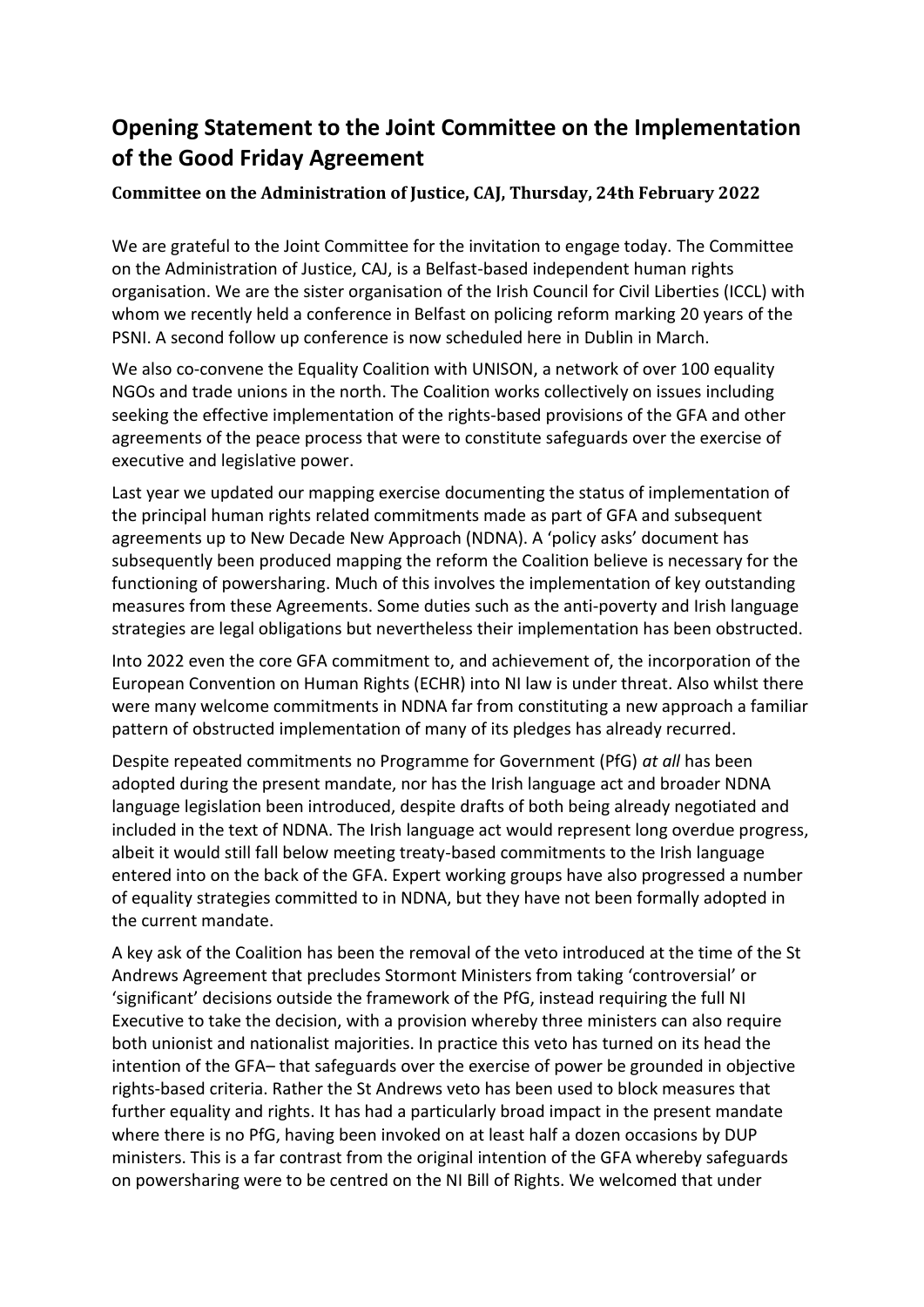NDNA a process was reinitiated to take forward the Bill of Rights, and an Assembly committee established. It is concerning that in part its work has been impeded, not least by the non-appointment of a Panel of Experts to assist it. Nevertheless, a lot of expert evidence was delivered to the Committee and reflected on in its report, that the Northern Ireland Human Rights Commission can now take forward.

It is worth reflecting on what a Bill of Rights could have prevented had it been in place as intended. It was to be the scrutiny tool for valid Petitions of Concern in the Assembly. It was to guard against past abuses such as gerrymandering of housing, concerns around which have re-emerged. It would have protected against discriminatory-decision making on LGBT or minority language rights.

The Bill of Rights would also have prevented regressive actions of the UK government – the obvious example being the current UK Command Paper on legacy. The plans for a UK legacy bill that would shut down all meaningful investigations into conflict-related deaths would have simply been unlawful if the Bill of Rights recommended by the NI Human Rights Commission had been in place. The Bill of Rights was to expressly contain a provision requiring legislation ensure effective investigation into conflict related violations of the right to life. This would have mitigated against UK attempts to rollback the domestic application of the ECHR. Should the UK proceed with its legacy bill it is imperative from our perspective that the Government intervenes through international mechanisms.

It is also worth noting that the Bill of Rights – given its provisions preventing differential treatment of British and Irish citizens in the north- would have precluded the type of hard Brexit pursued by the UK. Brexit has thrown up new challenges that could also be reflected in the Bill of Rights, including freedom of movement in the Common Travel Area (CTA)– a given at the time of the GFA. We have been engaged in a joint body of work recently on this issue with a range of migrant groups led by the Derry-based North West Migrants Forum.

To this end we are particularly concerned that the land border is about to be hardened for considerable groups of ethnically diverse citizens within our border communities by the UK's present Nationality and Borders bill introducing requirements for prior 'Electronic Travel Authorizations' (ETA) for non-Irish EU citizens, and others who do not require UK visas. This requirement will be backed by in-country checks and criminal sanctions, including potential imprisonment.

This means that such persons who presently have lived cross border lives unhindered will face a hard border obstacle even for short local journeys they have always undertaken (including to nearest shops, school trips, social visits, work meetings). There are also implications for cross border services, some of which like areas of health are provided on a cross border basis.

This mirrors the existing problem of an invisible hard border for persons who are resident one side of the border but who are visa nationals, and who cannot cross it without first going through the complex process of visa acquisition for what are often short local journeys that can be undertaken unhindered by almost everyone else. A visa national lawfully resident in Derry cannot even visit beaches or hills in Donegal. At times families are split as some can go on day trips whilst others remain trapped inside an otherwise invisible border.